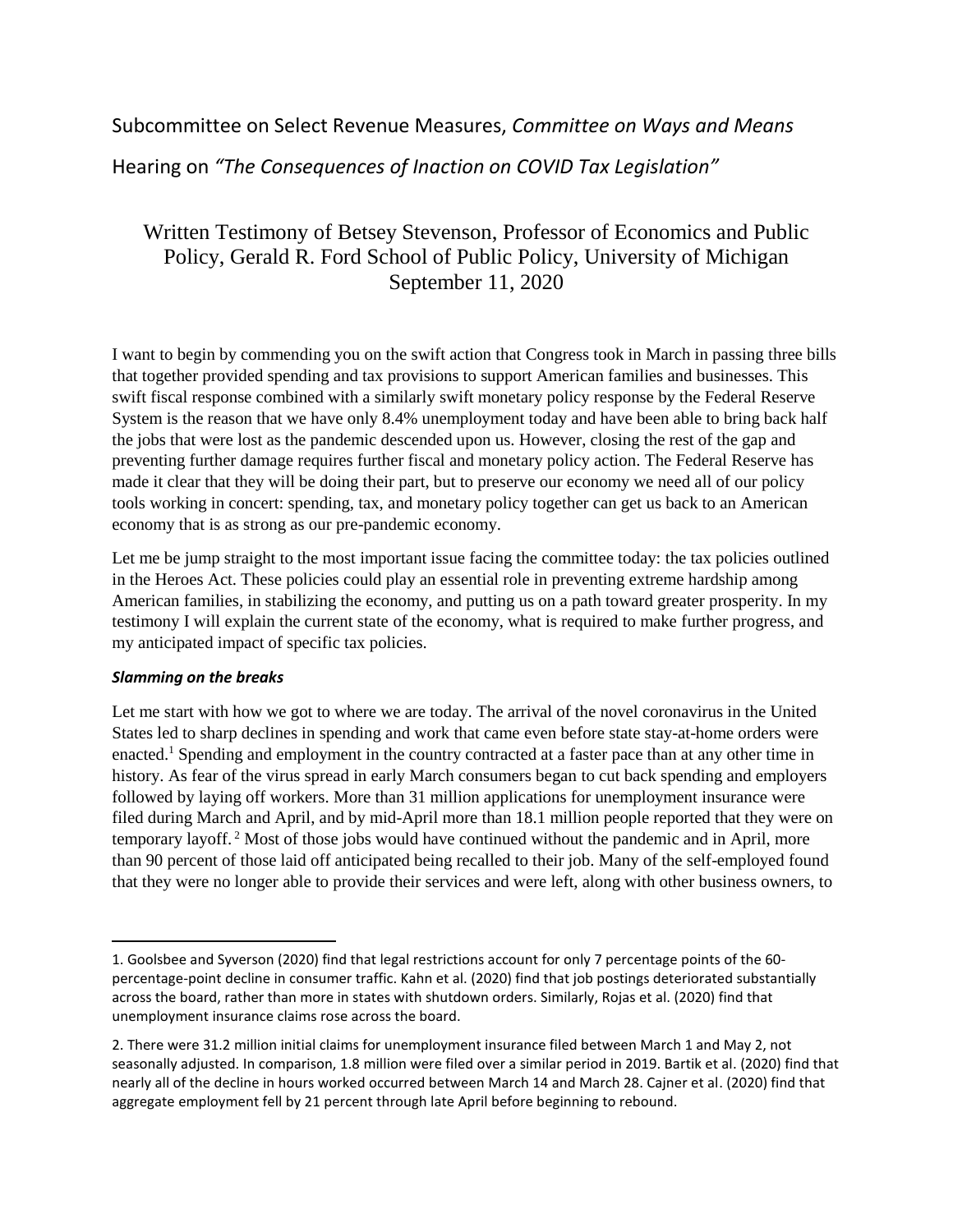reexamine their business models to assess how likely it is that they will be able to resume pre-pandemic operations in the medium term.

The job loss and unemployment witnessed early on was unlike a normal recession. In a normal recession, it takes time for employers to realize that demand for their product has declined or that their business model is not robust enough to be sustainable in a weak economy. Only then do employers begin to lay off workers. This explains why we are currently witnessing workers being laid off, while other workers are being recalled from temporary layoff. We are simultaneously witnessing businesses trying to reopen safely and bring employees back to work, while others are realizing that there is simply not enough demand for their product to maintain their payroll.

Over the past few months many data sources have shown good news—we are moving in the right direction. But I urge you to pay attention to the levels—13.5 million people unemployed, more than 11 million jobs still lost, and roughly 30 million people receiving some form of unemployment insurance, together these numbers make it clear that there is a staggering ongoing shortage of jobs, hours, and customers.

Do not be distracted by the improvements. While we should all be grateful that nearly 11 million jobs have been resumed, we have so far simply harvested our low hanging fruit. The number of people on temporary lay-off has now declined by two-thirds, with many people recalled to jobs they already had. In fact, more than all of the employment growth over the past few months has been from a reduction in the number of people on temporary layoff.

Yet underneath the return to work, there has been growing permanent job loss. The number of people who have permanently lost jobs has soared. In April, 78% of the unemployed were on temporary layoff, now only 45% are. Permanent job loss is much harder to reverse than a temporary layoff. Recent estimates suggest 400,000 businesses have closed.<sup>3</sup> These businesses are not bringing their workers back and it will take real business growth to replace them.

Some workers have been forced by school closures to stay home to care for children, while others do not feel that they can safely resume in-person work. The pace of hiring has slowed and those who remain on temporary layoff are employed by some of the hardest hit businesses—those that have yet to be able to reopen. Despite the recent increases in employment, more than 800,000 people a week are continuing to lose jobs and apply for unemployment insurance for the first time. This flow rate into unemployment is as great as the worst week in the 2008 recession. Make no mistake, the economy has a very long way to go to recover and it will not get there very quickly on its own.

# **The Disparate Impact of the Recession**

 $\overline{a}$ 

Low-wage workers have borne the brunt of the economic pain of the pandemic. Because low-wage work is more likely to involve in-person tasks, these workers have faced a double hit from the pandemic. Lowwage workers and those in lower income communities have experienced worse health outcomes, more food insecurity, and greater unemployment. Many low-wage workers were laid off, while those who kept working often faced new health risks with little additional compensation. While employment has recovered across the spectrum, the unemployment rate among those with only a high school degree is twice that of those with a college degree. Similarly, the unemployment rate among African-American workers is nearly twice that of white workers.

<sup>3</sup> Hamilton Project https://www.hamiltonproject.org/assets/files/September17\_OnePager.pdf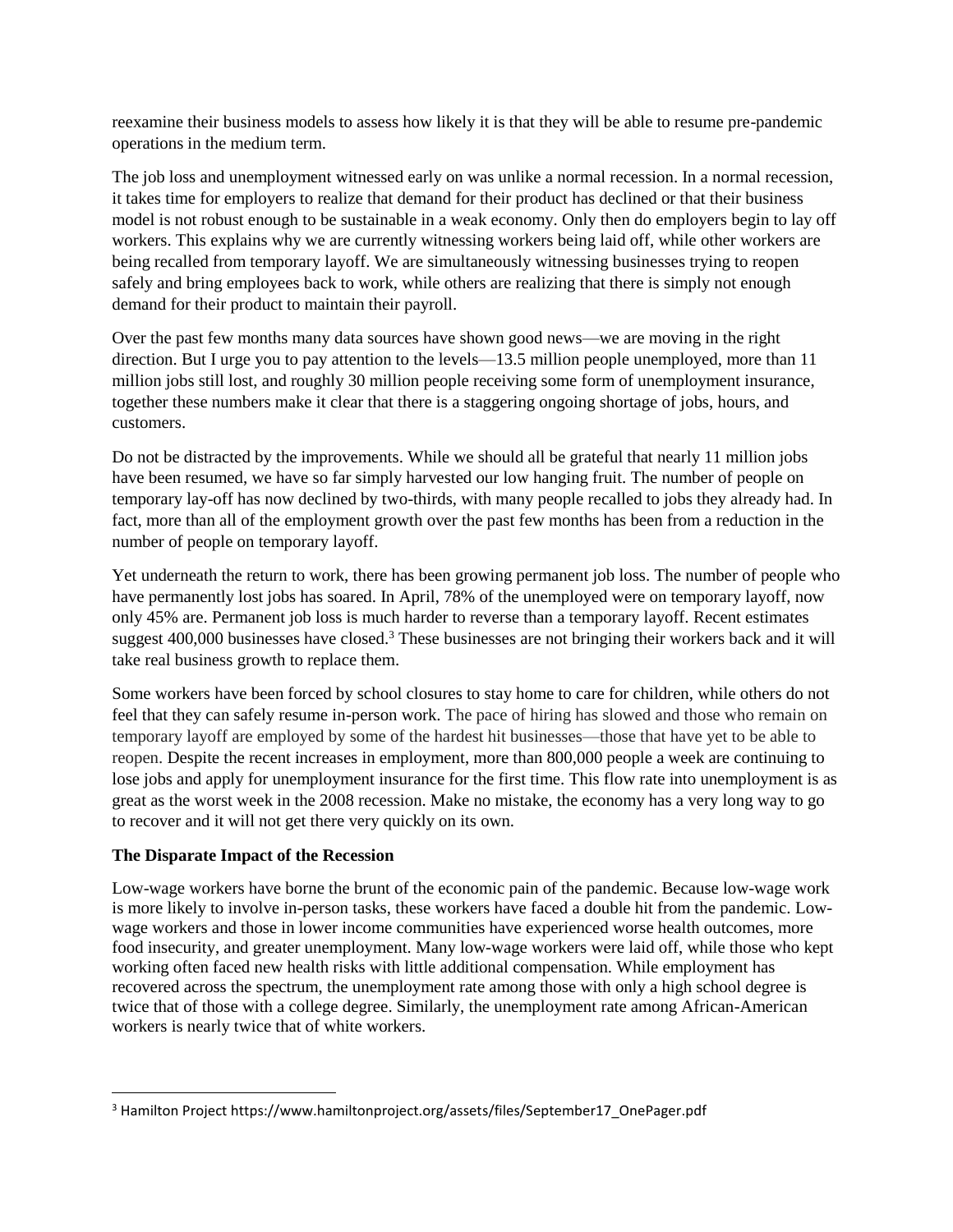There have also been striking disparities along gender lines. Typically, in a recession men bear the brunt of job-losses because they are more likely to work in highly cyclical industries. However, the pandemic led to layoffs in healthcare, education, childcare, and leisure and hospitality. All of these industries are ones in which the majority of the workers are women. Not only are women concentrated in the industries that were hardest hit, but they bore more than their share of the layoffs. The impact on women has been exacerbated by the childcare crisis as schools and childcare facilities closed. While these effects should be felt equally among parents, research has shown that women are bearing the larger burden and are continuing to face difficult trade-offs between providing financially for their family and caring for them. The effect of the childcare crisis on the economy has yet to be fully felt and will likely be with families and the country for decades to come.

#### **Supporting the Families and Businesses**

The policies enacted in the CARES Act allowed many people to keep paying for housing, food, and other essential items. Concern about the expanded unemployment insurance benefits has proven to be unfounded by research done by both conservative and progressive economists. When there are not enough jobs, when workers need to stay home, disincentive effects are highly muted. More importantly, the fear of not having a job in the long-run is a much greater incentive than any incentive provided by unemployment insurance. The CARES Act and other actions provided needed support for families and the timely and targeted approach of many of the policies ensured that fiscal policy was incredibly effective. To understand why fiscal stimulus was so essential realize that most families do not have the savings necessary to fill in for lost income, particularly when it occurs with little notice. As a result, families are forced to dramatically reduce spending. This includes cutting back on essential purchases such as food, which was demonstrated by long lines and unprecedented demand at food banks while families waited for stimulus checks and unemployment insurance to arrive.

The \$1200 direct payments played an important role in the rebounding economy this spring. Household incomes rose in April and, in return, retail sales rose strongly in May. However, consumer spending has yet to return to pre-pandemic levels and many fear a wave of evictions as landlords expect out-of-work individuals to resume paying rent. In order to foster a return to work we need to support a continued return to spending.

# **Long-run risks**

There are two important long-run risks that you must confront. The first is a growing group of displaced workers. Labor force participation which fell to a low last seen in the early 1970s has only recovered to a low last seen in the mid-1970s. Furthermore, each month since the pandemic began we have seen growth in longer run unemployment. There are now over 8 million Americans who have been unemployed for 15 weeks or longer, compared to under 2 million when the pandemic began. Long-term unemployment and detached workers are much harder to reintegrate into the labor market and they suffer permanent scarring that leads to a lifetime of lower earnings.

A second source of longer-term unemployment will come as parents—particularly women—are forced out of the labor force to care for children who are not able to physically attend school and many of whom are suffering from the loss of normal play and socialization, lower household incomes, and greater stress in their communities. Parents struggling to help their children are sacrificing their own careers and longterm labor market prospects. This is not about losing a few months or years of income; it's about putting those caring for children on a lower earnings trajectory for the rest of their lives. If we do not find a way to help these parents, not only will they suffer, but their loss is our loss as it permanently damages our potential as an economy.

One essential way to help parents and reduce the risk is to ensure that you fight as hard for childcare and schools as you have for the airlines. The most important industry in a modern economy is high-quality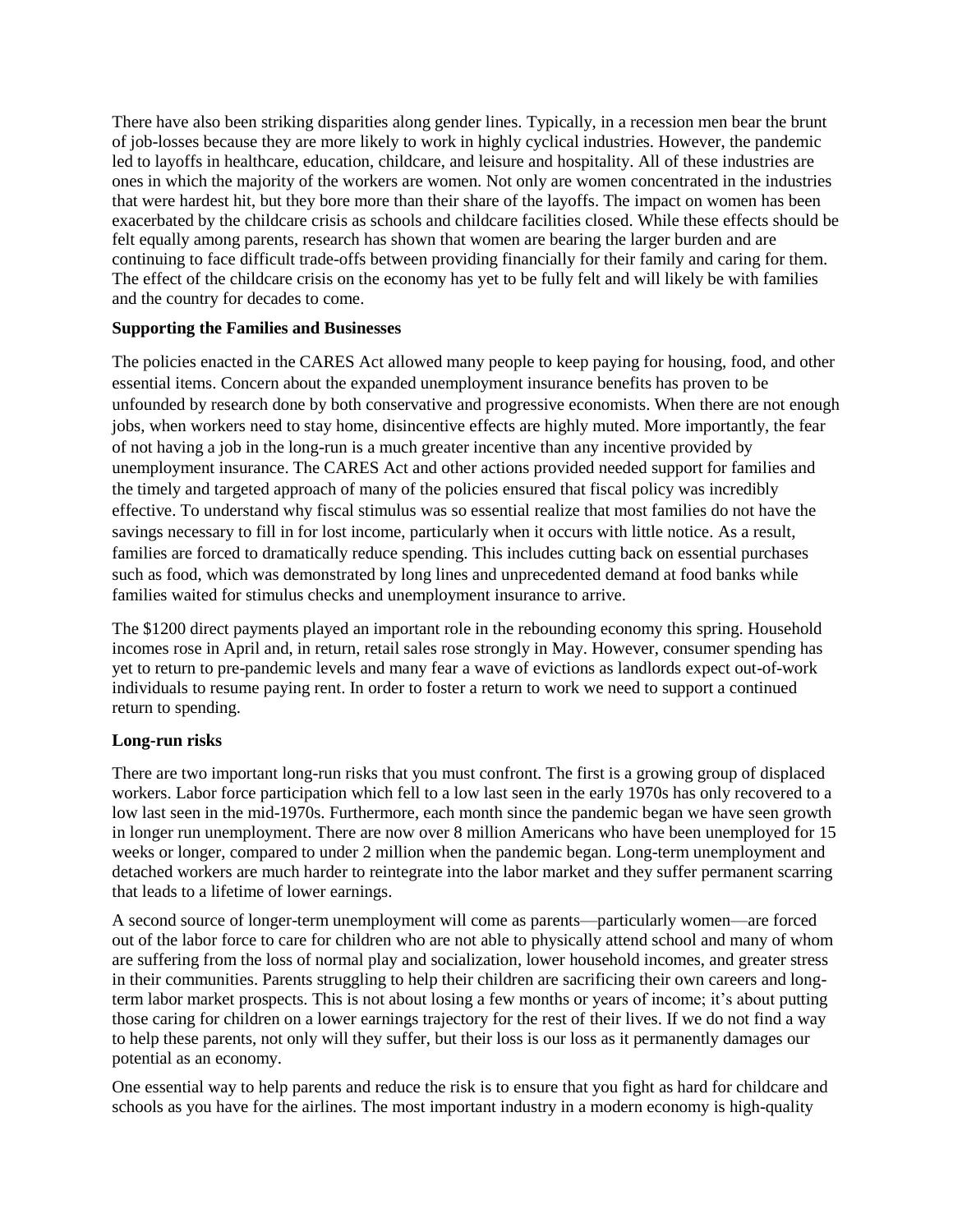child-care and education. It not only supports parents as they work, but it ensures that the next generation is equipped with the skills necessary to reach their full potential. Economic growth has at its core our workers and their growing skills. Today's young people will be the ones to ensure economic growth through innovation and the returns that come from combing high-levels of human skills with improvements in technology.

The pandemic has highlighted the fact that child care is not a women's issue, it is not a personal issue, it is an economic issue; parents cannot fully return to work until they are able to ensure that their children can safely return to child-care and educational arrangements. This crisis is far from over. We are letting the whole childcare system erode in such a way that it's not going to be there for us when we are fully ready to go back. Child care centers are struggling to stay in business and employment remains below pre-pandemic levels. In addition, we face a devastating wave of state budget crises that will likely lead to layoffs of teachers, reductions in after-school programs, and other essential services to support children's development. These layoffs will come at a time when our nation's children need our help the most. This is our second risk. If you fail to support the learning and social-emotional development of our children they will never reach their potential. If they do not reach their potential, we as a nation do not reach our potential. Research has shown that every \$1 spent on early childhood education returns \$8 to the tax payer.

We cannot afford for you to ignore the needs of our children. If the needs of children—from hunger, to care, to education—are not the most important priority in your next bill then I would urge you to reexamine your priorities.

#### *Policies to Pass Now to Minimize the Support Families, Businesses, and the Economy*

Please consider a much needed a set of tax incentives and other policies that encourage employers to hire back those who are still out of work, including those who are taking time out of the labor force to deal with schools being closed. We need greater financial support for emergency child care grants to make sure there's child care in every community for workers who have to do in-person jobs. We need to make it easier for parents to pay for high-cost high-quality childcare. We must reduce income disparities by expanding policies that support the incomes of lower wage workers. And it is clear that millions of workers will need to continue to rely on income support.

Let me comment on a few extremely high priority policies already proposed in the Heroes Act.

• Make work pay: Expand the EITC for workers without qualifying children

 $\overline{a}$ 

Recent research published in one of the most prominent economic journals showed the importance of the minimum wage in reducing racial earnings and income gaps.<sup>4</sup> Unfortunately, we have let the real purchasing power of the minimum wage decline. While this committee does not set the minimum wage, the Earned Income Tax Credit is another way to set a floor on what hard-working Americans receive for their efforts and reward work. Those who would qualify for this expanded benefit are among those who were hardest hit by the pandemic. Expanding the EITC is a policy whose time has clearly come. It is supported by nearly, if not, all, economists. It would bolster incomes among those most likely to spend and thus has an extremely high impact on overall GDP. A diverse group of scholars across the political spectrum have called for expanded Earned Income Tax Credit (EITC) for families long before the crisis. However, the current crisis puts a new urgency behind support for

<sup>4</sup> Minimum Wages and Racial Inequality∗ Ellora Derenoncourt (UC Berkeley) Claire Montialoux (UC Berkeley), forthcoming Quarterly Journal of Economics